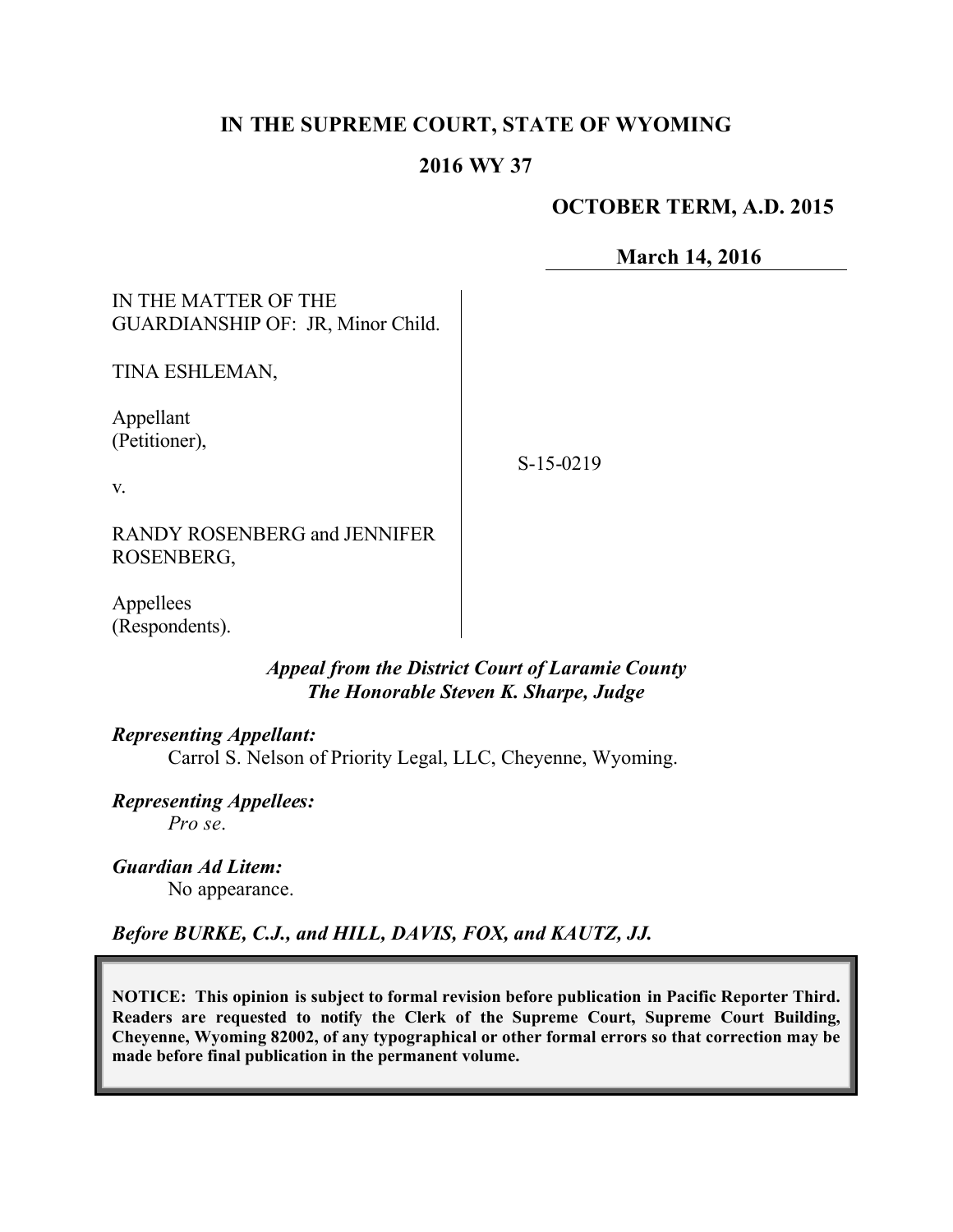### **FOX, Justice.**

[¶1] Tina Eshleman,<sup>1</sup> the maternal aunt of JR, filed petitions for temporary and permanent guardianship of the child. After a hearing on her petition for permanent guardianship, the district court concluded that she had not established that Mother and Father were unfit parents and denied her petition. Ms. Eshleman appeals and we affirm.

#### *ISSUE*

[¶2] Did the district court correctly find that Ms. Eshleman did not establish that Mother and Father were unfit?

### *FACTS*

[¶3] JR was born on April 2, 2013, to Jennifer and Randy Rosenberg (Mother and Father). On March 27, 2014, Mother left JR in the care of Ms. Eshleman, Mother's sister and the Appellant here. Ms. Eshleman filed a petition for emergency guardianship on April 25, 2014, and a petition for permanent guardianship on April 29, 2014, and was appointed temporary guardian. A full evidentiary hearing on the petition for permanent guardianship was held on May 20, 2015.

[¶4] At that hearing, Ms. Eshleman presented very little evidence as to Father. She presented evidence regarding Mother's past behavior, but presented little evidence as to her current fitness as a parent. Ms. Eshleman testified that Mother had struggled to raise her children, that she does not live with any of her other three children, that she used methamphetamine in the past, that she has a long history of drug use, and that she served time in prison in the past year. Ms. Eshleman testified that she had concerns with JR's care while she was with Mother: JR did not receive proper nutrition, she was not clean when she was given to Ms. Eshleman by Mother in March of 2014, and Ms. Eshleman questioned whether she had been molested. She also testified that neither Mother nor Father attempted to contact or financially support JR while she was in Ms. Eshleman's care from March of 2014 through May of 2015. Ms. Eshleman also offered evidence that JR received excellent care while living with her and that JR had been thriving.

[¶5] Mother and Father, who appeared *pro se*, testified that they currently reside in Spokane, Washington. Mother testified that she was pregnant with her fifth child at the time of the hearing and was a stay-at-home mom. She testified that Father was a cook at a local restaurant, and that he made a sufficient amount of money to pay their bills and allow Mother to stay home. She admitted to using methamphetamine in the past and to serving 242 days in jail for attempted robbery. She also testified that she had made

 <sup>1</sup> Throughout the record Ms. Eshleman's name was spelled "Eshleman," "Eschelman," and "Eschleman." We will use "Eshleman" as that spelling appears on the caption.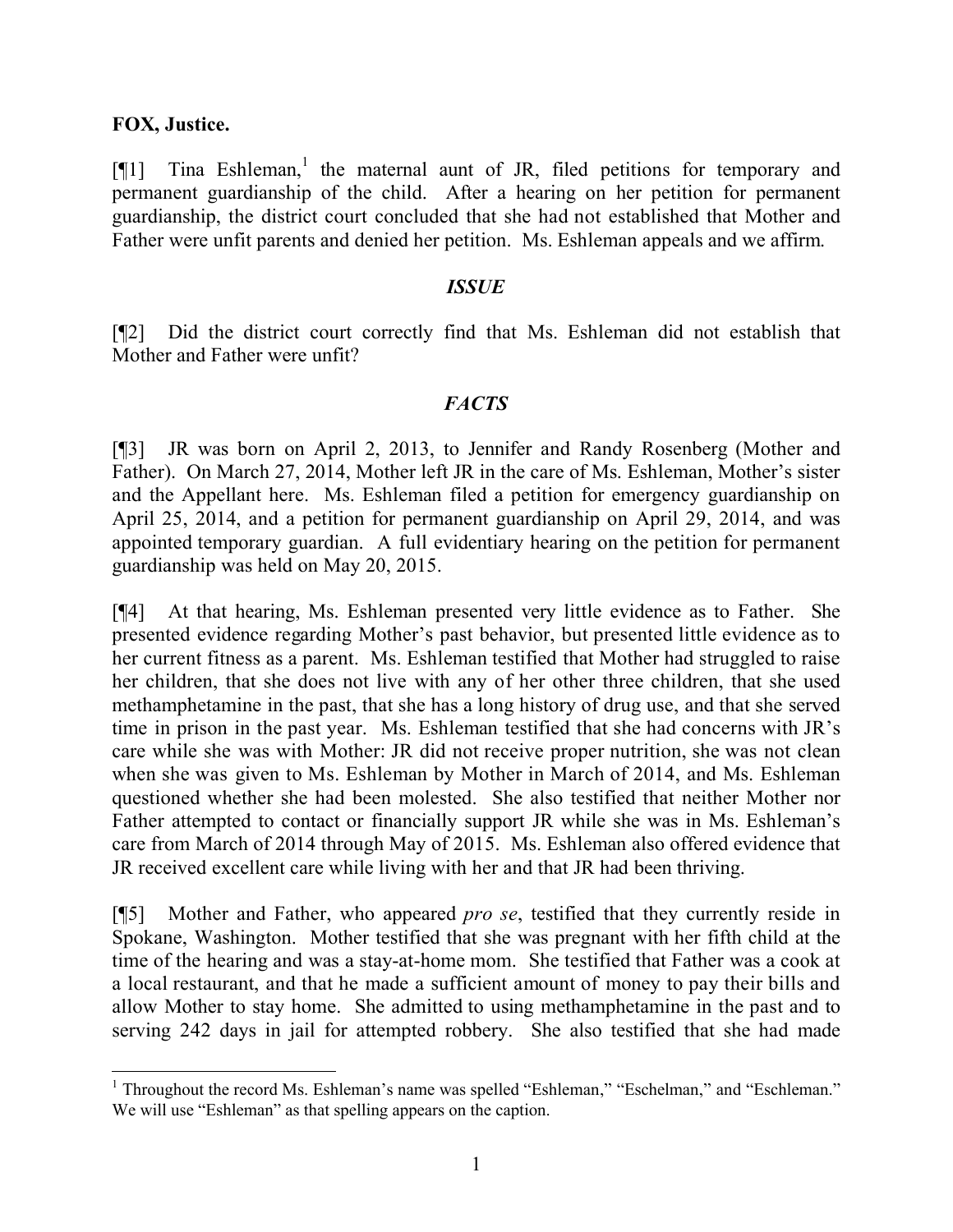mistakes in the past, but that her life was now on track, and she was presently clean and not using drugs. Father testified that while he did not have custody of his other minor children, he remained involved in their lives and had been working to make up arrears in child support payments. He also testified that he previously used both methamphetamine and marijuana, but that he had stopped using drugs and did not drink.

[¶6] After the hearing on the matter, the district court ruled that Ms. Eshleman failed to establish by a preponderance of the evidence that Mother and Father are unfit as parents. Ms. Eshleman timely appealed.

## *STANDARD OF REVIEW*

[¶7] Our standard of review in guardianship cases is well established.

We presume the district court's findings of fact are correct and will not set them aside unless they are inconsistent with the evidence, clearly erroneous or contrary to the great weight of the evidence. *KO v. LDH* (*In re MEO*), 2006 WY 87, ¶ 17, 138 P.3d 1145, 1150 (Wyo. 2006). We review a district court's conclusions of law *de novo. Id.* Construction of the guardianship statutes involves a question of law which we also review *de novo. Id.*

*DJM v. DM (In re SRB-M)*, 2009 WY 22, ¶ 8, 201 P.3d 1115, 1117 (Wyo. 2009). Whether the district court applied the correct burden of proof is also a question of law which we review *de novo*. *Wise v. Ludlow*, 2015 WY 43, ¶ 19, 346 P.3d 1, 7 (Wyo. 2015).

## *DISCUSSION*

[¶8] The district court concluded that Ms. Eshleman "has not showed that either [Mother or Father] are presently unfit. Without being provided evidence necessary to make that critical finding, this Court cannot legally grant the petition for permanent guardianship." Ms. Eshleman contends that she proved by a preponderance of the evidence that Mother and Father are unfit and she complains that, because Mother and Father appeared *pro se*, the district court held her to a higher standard.<sup>2</sup>

<sup>&</sup>lt;sup>2</sup> We note that while Ms. Eshleman's attorney cited several cases regarding the standard of review, she cited to no legal authority and made minimal reference to the record or other authority in the argument portion of her brief. When a brief fails to present a "valid contention supported by cogent or pertinent authority, we consistently have refused to consider such cases[.]" *Berg v. Torrington Livestock Cattle Co.*, 2012 WY 42, ¶ 14, 272 P.3d 963, 966 (Wyo. 2012) (citation omitted). We have stated that when a party violates W.R.A.P. 7.01, this Court may take such action as it "deems appropriate, including but not limited to: refusal to consider the offending party's contentions; assessment of costs; dismissal; and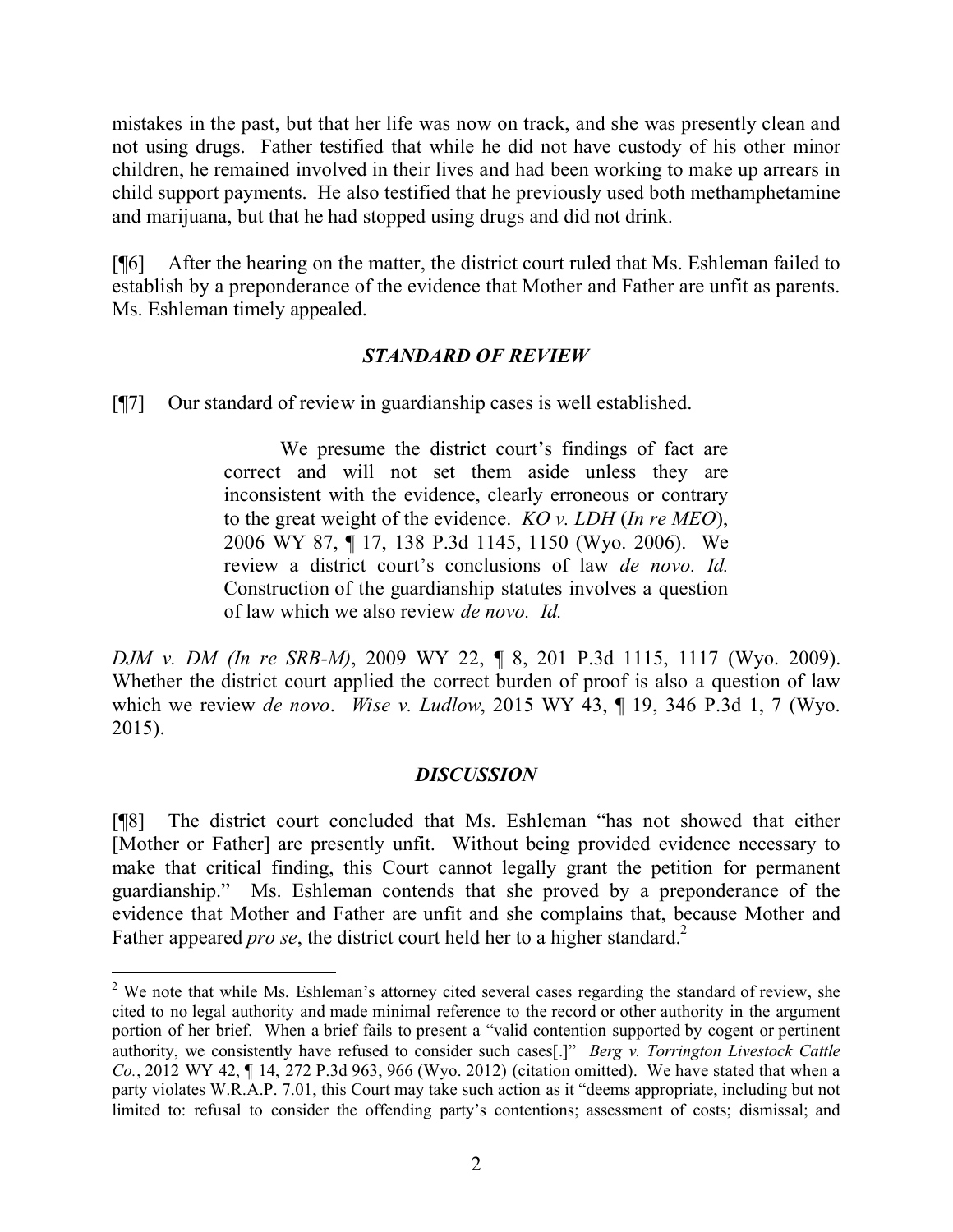[¶9] The guardianship statutes provide:

#### **Appointment of guardian.**

(a) The court may appoint a guardian if the allegations of the petition as to the status of the proposed ward and the necessity for the appointment of a guardian are proved by a preponderance of the evidence.

Wyo. Stat. Ann. § 3-2-104(a) (LexisNexis 2015).

[¶10] In *In re Guardianship of MEO*, 2006 WY 87, ¶¶ 43-56, 138 P.3d 1145, 1157-61 (Wyo. 2006), we considered the question of what circumstances constitute a "necessity for the appointment of a guardian" of a minor in the context of an involuntary guardianship proceeding. Underscoring constitutional principles, we stated:

> The constitutional protections afforded to parents are not reserved for those who are perfect. "The fundamental liberty interest of natural parents in the care, custody, and management of their child does not evaporate simply because they have not been model parents. . . ." *Santosky* [*v. Kramer*], 455 U.S. [745,] 753-54, 102 S.Ct. [1388,] 1394-95[, 71 L.Ed.2d 599 (1982)]. "Even when blood relationships are strained, parents retain a vital interest in preventing the irretrievable destruction of their family life." *Id.* "[S]o long as a parent adequately cares for his or her children (i.e., is fit), there will normally be no reason . . . to further question the ability of that parent to make the best decisions concerning the rearing of that parent's children." *Troxel v. Granville*, 530 U.S. 57, 68-69, 120 S.Ct. 2054, 2061, 147 L.Ed.2d 49  $(2000)$ .

> The district court's determination that a guardianship was warranted was based solely upon an analysis of MEO's best interests. However, courts have denounced use of the

affirmance." *MTM v. State (In re KD)*, 2001 WY 61, ¶ 7, 26 P.3d 1035, 1036 (Wyo. 2001) (citing W.R.A.P. 1.03). In spite of her non-compliance with W.R.A.P. 7.01, because we can discern the issues raised by Ms. Eshleman, we will address them. *See Three Way, Inc. v. Burton Enters.*, 2008 WY 18, ¶ 15, 177 P.3d 219, 224 (Wyo. 2008) (declining to summarily affirm appeal despite failure of appellant to cite record because court was "readily able to discern the relevant facts").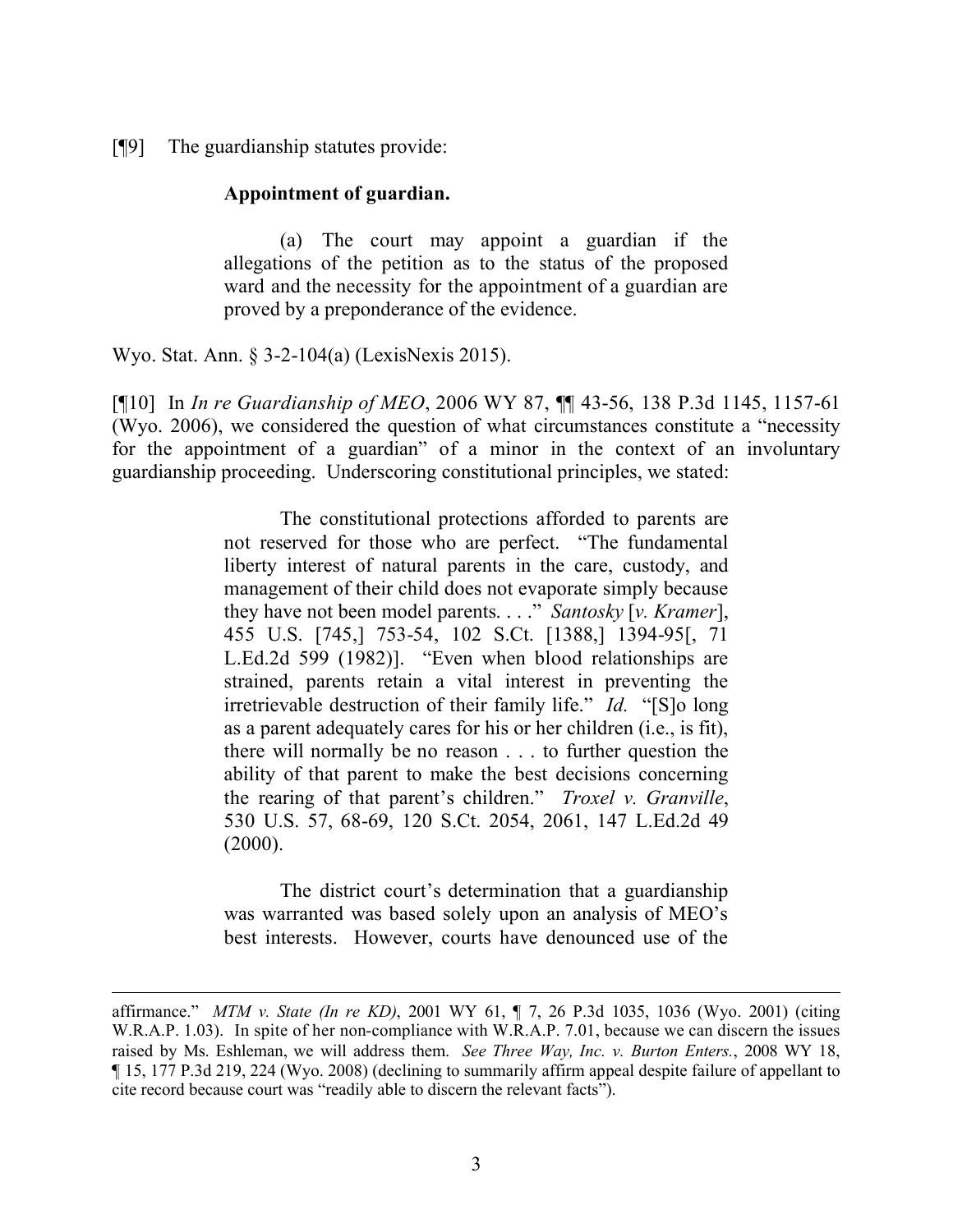best interests standard as the sole justification for altering a family unit, finding it at odds with a parent's rights.

> We have little doubt that the Due Process Clause would be offended "[if] a State were to attempt to force the breakup of a natural family, over the objections of the parents and their children, without some showing of unfitness and for the sole reason that to do so was thought to be in the children's best interest."

*Quilloin v. Walcott*, 434 U.S. 246, 255, 98 S.Ct. 549, 554, 54 L.Ed.2d 511 (1978) (quoting *Smith v. Organization of Foster Families*, 431 U.S. 816, 862-863, 97 S.Ct. 2094, 53 L.Ed.2d 14 (1977) (Stewart, J., concurring in judgment)).

*Id.* at  $\P$  50-51, 138 P.3d at 1159-60.

[¶11] We held that "[a] child with a parent has a natural guardian and is not in need of a court-appointed guardian, unless the court determines that the child's natural guardian is not fit. Thus, once the natural parent is deemed fit, the issue of custody is decided." *Id*. at ¶ 55, 138 P.3d at 1161 (internal quotation marks and citation omitted). We went on to explain that "the district court did not find that Mother was an unfit parent. At that point, Grandparents' petition should have been denied. In the absence of a finding of parental unfitness, the district court's finding that a guardianship was necessary for MEO was clearly erroneous." *Id*. at ¶ 56, 138 P.3d at 1161.

[¶12] In *In re SRB-M*, the maternal grandmother of SRB-M filed a petition for emergency temporary and permanent guardianship of SRB-M because the child had been in the grandmother's care from early on, Mother was incarcerated in Colorado and could not care for the child, and both Mother and Father consented to the appointment. 2009 WY 22, ¶¶ 3-4, 201 P.3d at 1116. When Mother was released from prison, she filed a motion to terminate the guardianship, alleging that she could care for her child and was never adjudicated to be unfit. *Id*. at ¶ 5, 201 P.3d at 1117. The district court concluded that it was in the best interests of the child to continue the guardianship, but set forth a visitation schedule intended to gradually increase parental responsibility, while protecting the child's need for stability at the same time. *Id*. at ¶ 7, 201 P.3d at 1117. On appeal, we reversed, holding that because the district court did not find Mother to be unfit, the child could not be placed with the grandmother over Mother's objection. *Id.* at *¶* 19, 201 P.3d at 1119-20.

[¶13] In short, in order to determine whether a guardian should be appointed, the court must first determine whether the parents are unfit. If a determination of unfitness is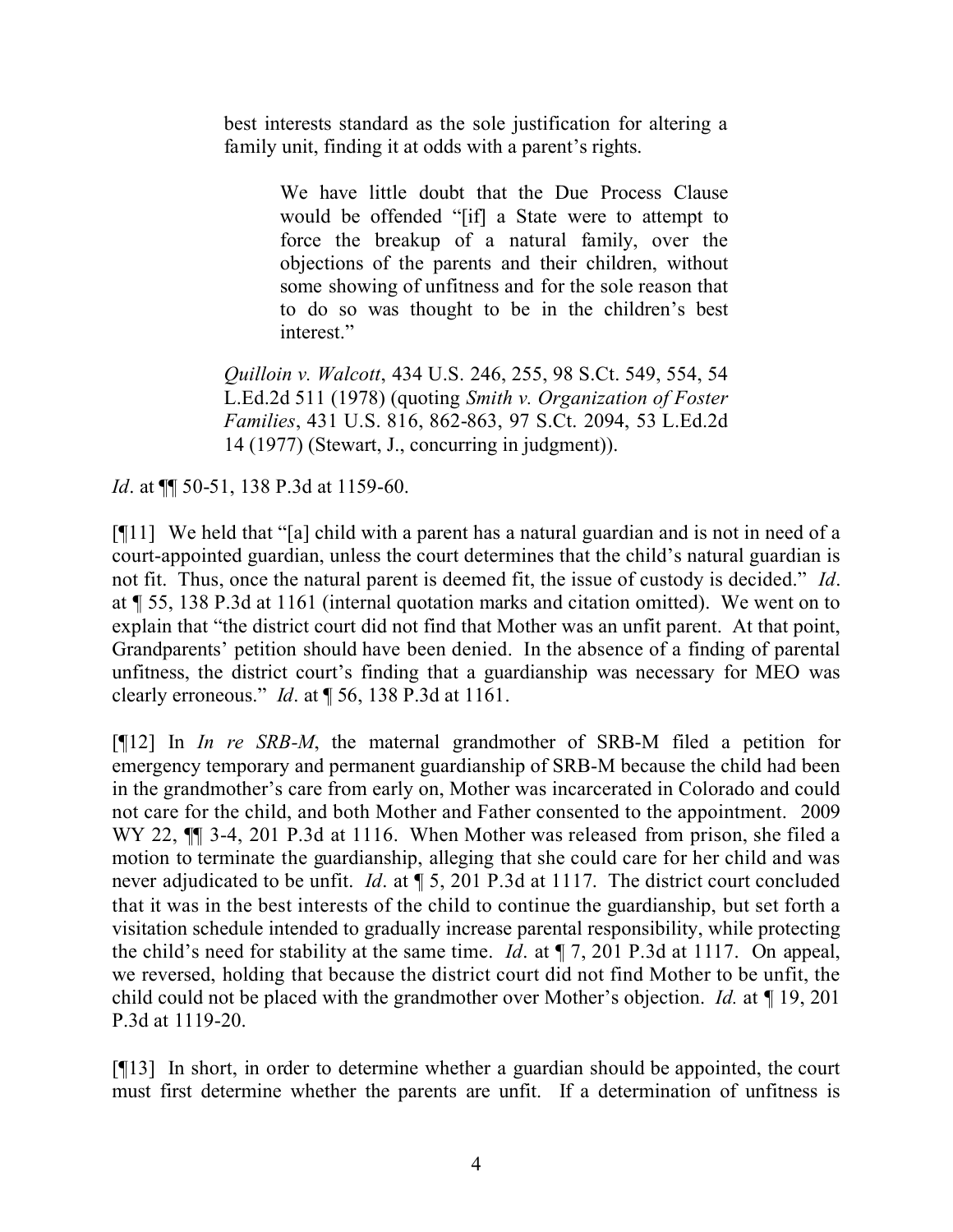made, then the court must look to the best interests of the child to determine an appropriate guardian. *In re Guardianship of MEO*, 2006 WY 87, ¶ 56, 138 P.3d at 1161; *In re SRB-M*, 2009 WY 22, 1 23, 201 P.3d at 1121. The district correctly applied this analysis. The district court examined the question of whether Ms. Eshleman had proven Mother and Father unfit by a preponderance of the evidence and concluded she had not.

[¶14] The district court explained:

What is most troubling to the Court is the testimony that the Court did not hear. The Court did not hear any testimony to refute the Rosenberg[s'] claim[s] that they are clean and not presently using drugs. The Court heard no evidence at all as to any current drug usage by either parent.

The Court did not hear nor see any documentation pertaining to Mrs. Rosenberg's criminal conviction and her jail sentence and whether or not she is still under any kind of court supervision.

The Court did not hear or see any court documentation establishing that Mrs. Rosenberg did not have custody or any right to visitation with any of her other children. The Court did not hear any testimony at all as to the alleged unfitness of Mr. Rosenberg. Mr. Rosenberg is the father of this child, and his fitness must also be established. There was a surprising lack of evidence presented by the Petitioner as to Mr. Rosenberg.

The Court also did not hear any testimony to support some of the essential allegations that are contained in the petition. For example, there was a complete dearth of evidence to suggest that JR has been molested, which appeared to be a critical allegation in the original petition. No evidence at all was presented to substantiate that allegation.

. . . .

In short, the Court finds that the Petitioner has failed to meet her burden of proof.

[¶15] Ms. Eshleman offers no basis for her contention that the district court held her to a higher standard than required by law. The law required her to establish, by a preponderance of the evidence, that both parents were unfit at the time of trial. *See In re*